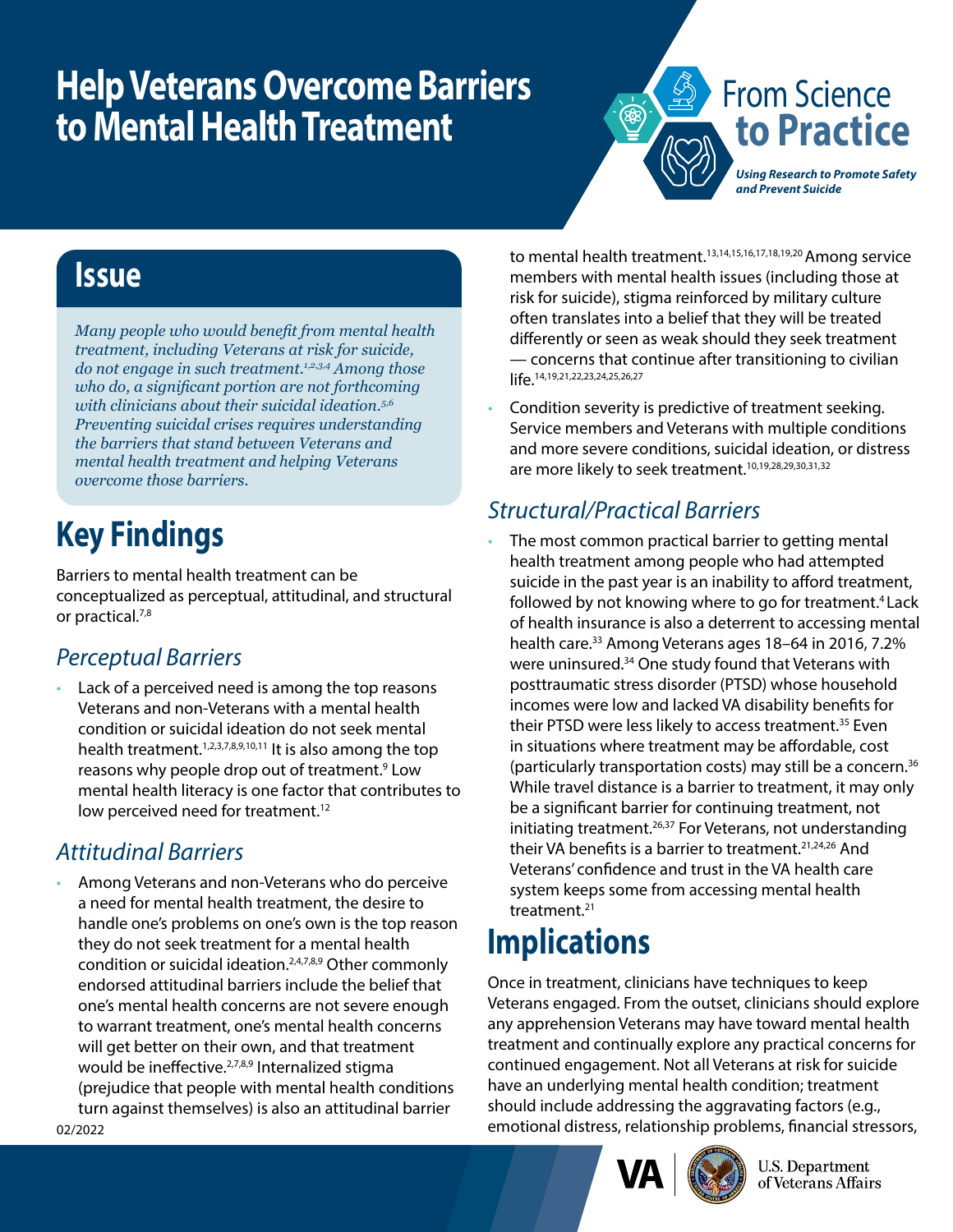substance use/abuse, hopelessness, anger/physical agitation) that can trigger a suicidal crisis.<sup>38</sup>

### **Ways You Can Help**

- To improve motivation toward mental health care, share with Veterans success stories of others who recovered from mental health conditions through treatment. VA's Make the Connection (*[https://](https://www.maketheconnection.net/) [maketheconnection.net](https://www.maketheconnection.net/)*), About Face (*[www.ptsd.](https://www.ptsd.va.gov/apps/aboutface/) [va.gov/apps/aboutface](https://www.ptsd.va.gov/apps/aboutface/)*), and the Real Warriors Campaign (*[https://www.health.mil/Military-Health-](https://www.health.mil/Military-Health-Topics/Centers-of-Excellence/Psychological-Health-Center-of-Excellence/Real-Warriors-Campaign)[Topics/Centers-of-Excellence/Psychological-Health-](https://www.health.mil/Military-Health-Topics/Centers-of-Excellence/Psychological-Health-Center-of-Excellence/Real-Warriors-Campaign)[Center-of-Excellence/Real-Warriors-Campaign](https://www.health.mil/Military-Health-Topics/Centers-of-Excellence/Psychological-Health-Center-of-Excellence/Real-Warriors-Campaign)*) websites feature success stories.
- Veterans in need of mental health treatment may be averse to interventions that involve medication. Educate Veterans on the array of mental health resources available to them, not just those that involve medication or intensive treatment.
- Because circumstances can change, continually discuss with Veterans any logistical challenges they

may have in participating in treatment, such as a lack of transportation or difficulty fitting appointments into their schedule. Your local social workers are available to help Veterans find resources to meet their needs within the VA system or in their community.

- Telemental health may help patients with logistical barriers engage in treatment. Explain to Veterans who may benefit from telemental health the comparable outcomes between in-person and telemental treatment.
- Encourage patients' disclosure of suicidal ideation by engaging in a collaborative, non-adversarial approach to treatment and educating them about confidentiality, reporting requirements, and in which situations involuntary hospitalization may result.
- The smartphone app PTSD Coach (*[https://mobile.va.gov/](https://mobile.va.gov/app/ptsd-coach) [app/ptsd-coach](https://mobile.va.gov/app/ptsd-coach)*) provides information and helps users to self-manage their symptoms. It also facilitates help seeking.
- Screening patients for sleep disturbances may help with eliciting mental health concerns among those who would otherwise be reluctant to discuss them.

*There is no single cause of suicide. It is often the result of a complex interaction of risk and protective factors at the individual, interpersonal, community, and societal levels. To prevent Veteran suicide, we must maximize protective factors and minimize risk factors at all of these levels.*

#### **References**

- Brown, M. C., A. H. Creel, C. C. Engel, R. K. Herrell, and C. W. Hoge. 2011. Factors associated with interest in receiving help for mental health problems in combat veterans returning from deployment to Iraq. *The Journal of Nervous and Mental Disease* 199, no. 10:797–801.
- 2 Bruffaerts, R., K. Demyttenaere, I. Hwang, et al. 2011. Treatment of suicidal people around the world. *The British Journal of Psychiatry* 199, no. 1:64–70.
- 3 Choi, N. G., D. M. DiNitto, and C. N. Marti. 2015. Mental health treatment use and perceived treatment need among suicide planners and attempters in the United States: Between and within group differences. *BMC Research Notes* 8, no. 1:305.
- 4 Han, B., W. M. Compton, J. Gfroerer, and R. McKeon. 2014. Mental health treatment patterns among adults with recent suicide attempts in the United States. *American Journal of Public Health* 104, no. 12:2359–68.
- 5 Blanchard, M., and B. A. Farber. 2020. "It is never okay to talk about suicide": Patients' reasons for concealing suicidal ideation in psychotherapy. *Psychotherapy Research* 30, no. 1:124–36.
- 6 Blanchard, M., and B. A. Farber. 2016. Lying in psychotherapy: Why and what clients don't tell their therapist about therapy and their relationship. *Counselling Psychology Quarterly* 29, no. 1:90–112.
- 7 Andrade, L. H., J. Alonso, Z. Mneimneh, et al. 2014. Barriers to mental health treatment: Results from the WHO World Mental Health (WMH) Surveys. *Psychological Medicine* 44, no. 6:1303–17.
- 8 Mojtabai, R., M. Olfson, N. A. Sampson, et al. 2011. Barriers to mental health treatment: Results from the National Comorbidity Survey Replication (NCS-R). *Psychological Medicine* 41, no. 8:1751.
- 9 Green, J. G., K. A. McLaughlin, M. Fillbrunn, et al. 2020. Barriers to mental health service use and predictors of treatment drop out: Racial/ethnic variation in a population-based study. *Administration and Policy in Mental Health and Mental Health Services Research*: 1–11.
- 10 Graziano, R., and E. B. Elbogen. 2017. Improving mental health treatment utilization in military veterans: Examining the effects of perceived need for care and social support. *Military Psychology* 29, no. 5:359–69.
- 11 Stecker, T., B. Shiner, B. V. Watts, M. Jones, and K. R. Conner. 2013. Treatment-seeking barriers for veterans of the Iraq and Afghanistan conflicts who screen positive for PTSD. *Psychiatric Services* 64, no. 3:280–83.
- 12 Kantor, V., M. Knefel, and B. Lueger-Schuster. 2017. Perceived barriers and facilitators of mental health service utilization in adult trauma survivors: A systematic review. *Clinical Psychology Review* 52:52–68.
- 13 Batterham, P. J., J. Han, A. L. Calear, J. Anderson, and H. Christensen. 2018. Suicide stigma and suicide literacy in a clinical sample. *Suicide and Life‐Threatening Behavior*.
- 14 Sharp, M., N. T. Fear, R. J. Rona, et al. 2015. Stigma as a barrier to seeking health care among military personnel with mental health problems. *Epidemiologic Reviews* 37, no. 1:144–62.
- 15 Corrigan, P. W., and A. C. Watson. 2002. Understanding the impact of stigma on people with mental illness. *World Psychiatry* 1, no. 1:16.
- 16 Wong, E. C., R. L. Collins, J. Breslau, et al. 2018. Differential association of stigma with perceived need and mental health service use. *The Journal of Nervous and Mental Disease* 206, no. 6:461.
- 17 Benuto, L. T., J. Casas, F. Gonzalez, and R. Newlands. 2020. The behavioral model of health: Education, behavioral health factors, and stigma as predictors of help-seeking attitudes. *Community Mental Health Journal*:1–9.
- 18 Horsfield, P., S. Stolzenburg, S. Hahm, et al. 2019. Self-labeling as having a mental or physical illness: The effects of stigma and implications for help-seeking. *Social Psychiatry and Psychiatric Epidemiology*:1–10.
- 19 Vogt, D., A. B. Fox, and B. A. Di Leone. 2014. Mental health beliefs and their relationship with treatment seeking among US OEF/OIF veterans. *Journal of Traumatic Stress* 27, no. 3: 307–13.
- 20 Fox, A. B., B. N. Smith, and D. Vogt. 2018. How and when does mental illness stigma impact treatment seeking? Longitudinal examination of relationships between anticipated and internalized stigma, symptom severity, and mental health service use. *Psychiatry Research* 268:15–20.
- 21 Cheney, A. M., C. J. Koenig, C. J. Miller, et al. 2018. Veteran-centered barriers to VA mental healthcare services use. *BMC Health Services Research* 18, no. 1:591.
- 22 VanSickle, M., A. Werbel, K. Perera, et al. 2016. Perceived barriers to seeking mental health care among United States Marine Corps noncommissioned officers serving as gatekeepers for suicide prevention. *Psychological Assessment* 28, no. 8:1020–25.
- 23 Adler, A., S. Jager-Hyman, G. K. Brown, et al. 2019. A qualitative investigation of barriers to seeking treatment for suicidal thoughts and behaviors among Army soldiers with a deployment history. *Archives of Suicide Research*:1–18.
- 24 Newins, A. R., S. M. Wilson, T. A. Hopkins, et al. 2019. Barriers to the use of Veterans Affairs health care services among female veterans who served in Iraq and Afghanistan. *Psychological Services* 16, no. 3:484.
- 25 Maple, M., L. M. Frey, K. McKay, S. Coker, and S. Grey. 2019. "Nobody hears a silent cry for help": Suicide attempt survivors' experiences of disclosing during and after a crisis. *Archives of Suicide Research*:1–19.